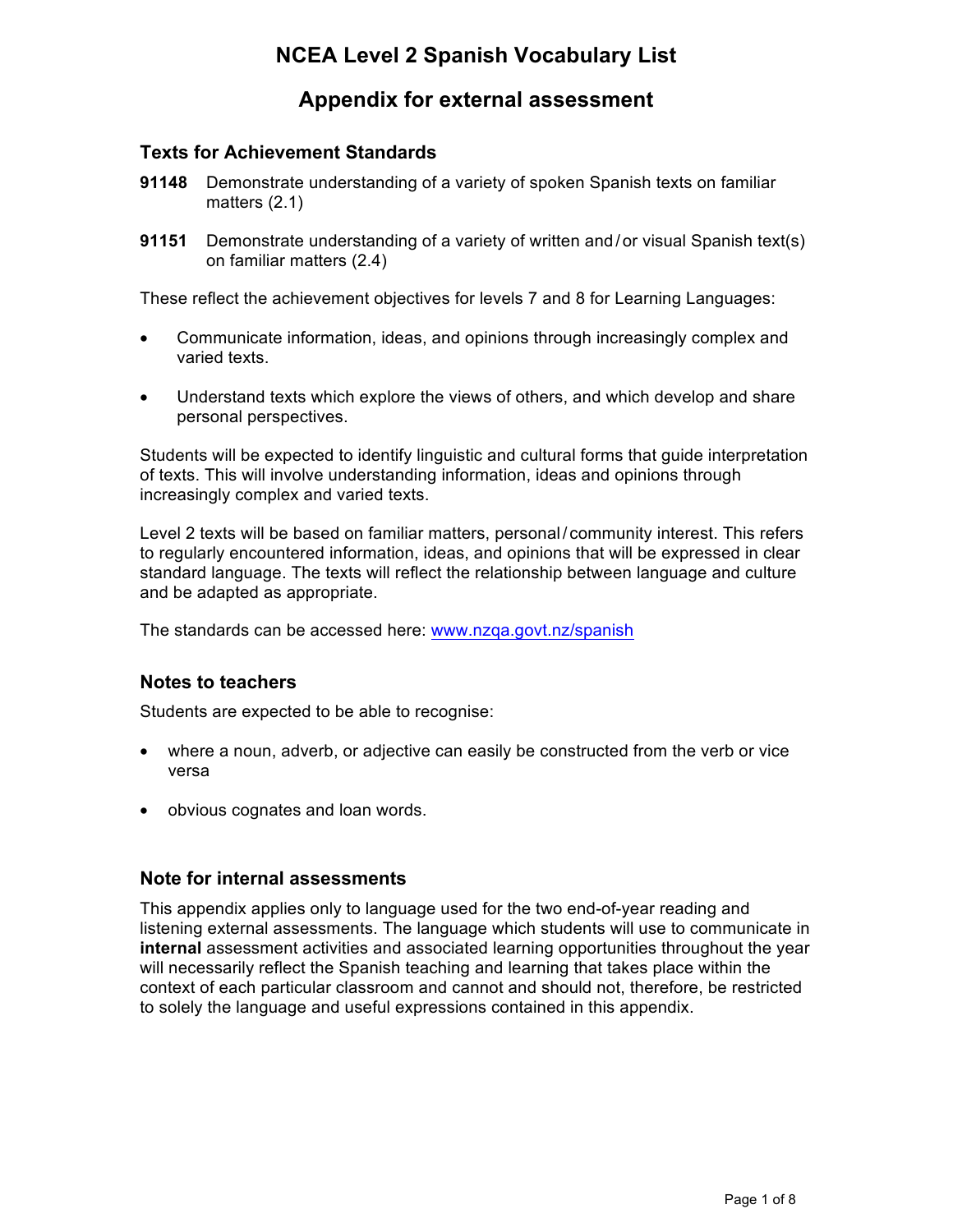| A                 |                             |
|-------------------|-----------------------------|
| el abogado        | lawyer, solicitor           |
| acercarse a       | to bring near, approach     |
| aconsejar         | to advise, counsel          |
| acostumbrar(se) a | to accustom, be used to     |
| actual            | present, current            |
| adelantar         | to move forward, to advance |
| además (de)       | in addition, besides        |
| adivinar          | to guess                    |
| adjunto           | enclosed, attached          |
| el aficionado     | fan                         |
| afirmar           | to verify                   |
| agotar            | to use up                   |
| aguantar          | to put up with              |
| el agujero        | hole                        |
| ahorrar           | to save                     |
| aislado           | isolated                    |
| el alcalde        | mayor                       |
| alejar(se)        | to remove, move away        |
| el alfabetismo    | literacy                    |
| el alojamiento    | lodging, accommodation      |
| al menos          | unless                      |
| alquilar          | to rent, hire               |
| ambos             | both                        |
| el ambiente       | atmosphere, environment     |
| amenazar          | to threaten                 |
| la amistad        | friendship                  |
| animar            | to encourage, cheer up      |
| anterior          | earlier, previous           |
| el anuncio        | advertisement               |
| añadir            | to add                      |
| aparecer          | to appear, to show up       |
| a pesar de        | in spite of, despite        |
| apoyar            | to support, to              |
| aprobar           | to pass (examination)       |
| la artesanía      | handicrafts, crafts         |
| asistir a         | to attend, to be present    |
| el asunto         | matter, topic               |
| atraer            | to attract                  |
| a través de       | through                     |
| los auriculares   | headphones                  |
| aumentar          | to increase                 |
| la autoestima     | self-esteem                 |
| el autor          | author                      |
| avanzar           | to advance                  |
| el ayuntamiento   | city council                |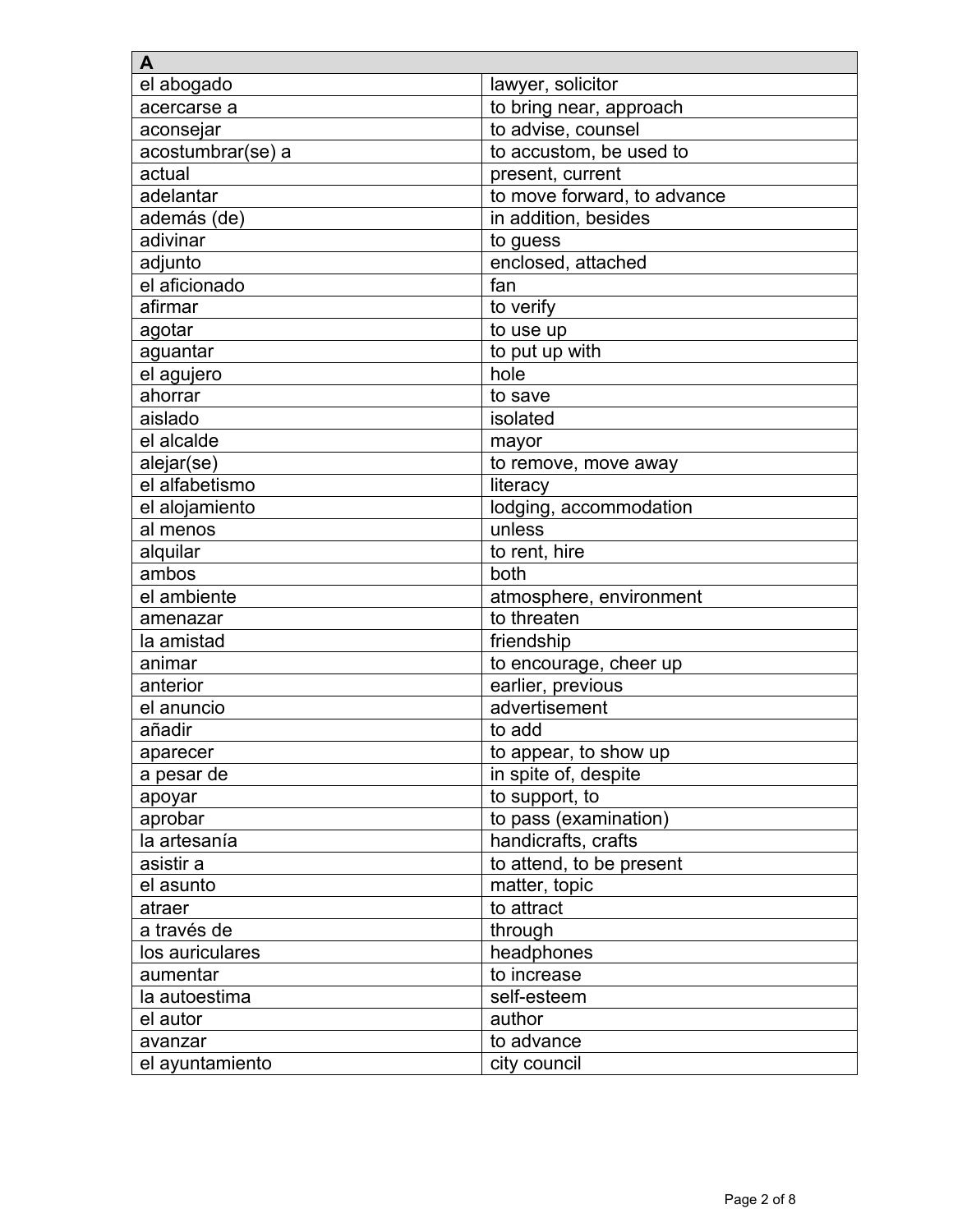| B                |                                         |
|------------------|-----------------------------------------|
| la beca          | scholarship                             |
| la belleza       | beauty                                  |
| el bienestar     | well-being                              |
| bilingüe         | bilingual                               |
| la boda          | wedding, marriage                       |
| el botellón      | street drinking                         |
| brillar          | to shine                                |
| broncear         | to tan                                  |
| burlarse de      | to make fun of                          |
| $\overline{C}$   |                                         |
| la cadena        | chain                                   |
| la calidad       | quality                                 |
| calentar         | to warm/heat up                         |
| el campesino     | peasant                                 |
| el cantante      | singer                                  |
| la cantidad      | quantity                                |
| la capa de ozono | ozone layer                             |
| capaz            | capable, able, competent                |
| la cárcel        | jail, prison                            |
| cargar           | to load                                 |
| el cariño        | affection, love                         |
| la carrera       | career, course of study                 |
| casarse          | to get married                          |
| el caso          | case, matter                            |
| el castellano    | Spanish language                        |
| castigar         | to punish                               |
| el castillo      | castle                                  |
| los celos        | jealousy                                |
| el cerebro       | brain                                   |
| la cita          | appointment, date                       |
| colocar          | to put, to place                        |
| compaginar       | to combine                              |
| compartir        | to share                                |
| comportarse      | to behave                               |
| el concurso      | contest                                 |
| la confianza     | confidence, trust                       |
| confundido       | confused                                |
| el conocimiento  | knowledge                               |
| la conquista     | conquest                                |
| conseguir        | to get, to obtain; to reach; to achieve |
| construir        | to build                                |
| contaminar       | to pollute                              |
| la contraseña    | password                                |
| convencer        | to convince                             |
| corriente        | common, usual, flowing                  |
| cortés           | courteous, polite                       |
| crear            | to create                               |
|                  |                                         |
| crecer           | to grow                                 |
| tener en cuenta  | to take in to account                   |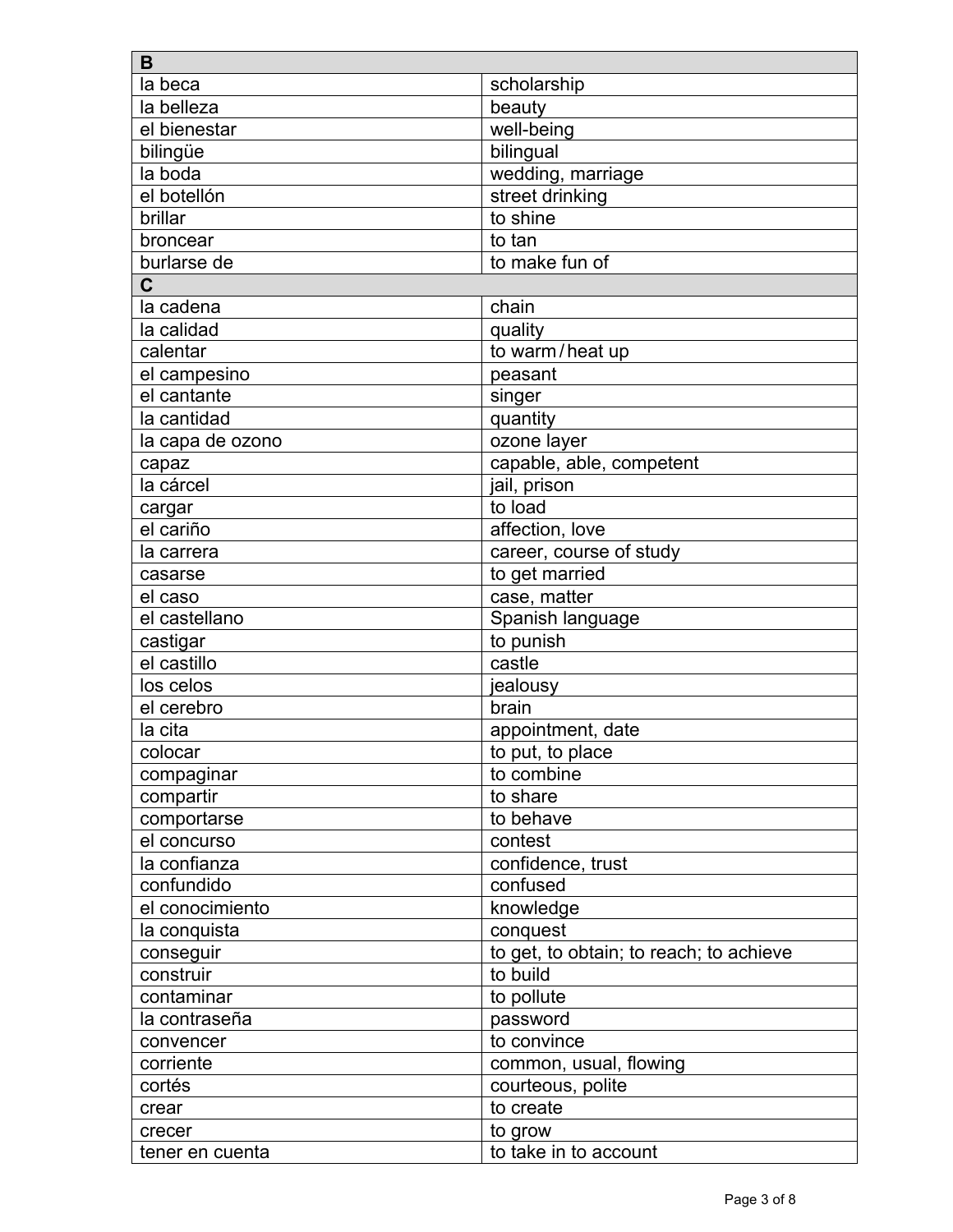| la culpa          | blame, guilt, fault            |
|-------------------|--------------------------------|
| cumplir           | to fulfill, to carry out       |
| D                 |                                |
| dañar             | to damage, to harm             |
| darse cuenta (de) | to realice                     |
| el dato           | fact, data                     |
| debido (a)        | owing to, because of           |
| decepcionar       | to disappoint                  |
| el delito         | crime                          |
| demostrar/mostrar | to demonstrate, to show        |
| el derecho        | right, privilege               |
| desarrollar       | to develop, unfold             |
| descargar         | to download                    |
| descubrir         | to discover, to uncover        |
| por desgracia     | unfortunately                  |
| destruir          | to destroy                     |
| el diablo         | devil                          |
| el dictador       | dictator                       |
| el dios/Dios      | god, God                       |
| dirigir           | to direct, to manage, to guide |
| disfrutar         | to enjoy                       |
| el disfraz        | costume, fancy dress           |
| Don, Doña         | respectful form of address     |
| dorado            |                                |
|                   | golden                         |
| dudar<br>Е        | to doubt, to question          |
|                   |                                |
|                   |                                |
| educado           | well-mannered/behaved, polite  |
| egoísta           | selfish                        |
| elegir            | to elect                       |
| emborracharse     | to get drunk                   |
| el empleo         | employment                     |
| enamorarse (de)   | to fall in love (with)         |
| encargado         | (person) in charge             |
| la encuesta       | survey                         |
| el enemigo        | enemy                          |
| la enseñanza      | teaching, training             |
| entrenar          | to train (sports)              |
| enterar(se) de    | to find out (about)            |
| entretener        | to entertain                   |
| la entrevista     | interview                      |
| el equilibrio     | balance                        |
| la escala         | stop over                      |
| escolar           | pertaining to school           |
| esconder          | to hide, conceal               |
| el escritor       | writer                         |
| el esfuerzo       | effort, spirit, courage        |
| establecer        | to establish                   |
| la esperanza      | hope, expectation              |
| encerrar          | to lock up/in, to enclose      |
| evitar<br>exigir  | to avoid<br>to demand          |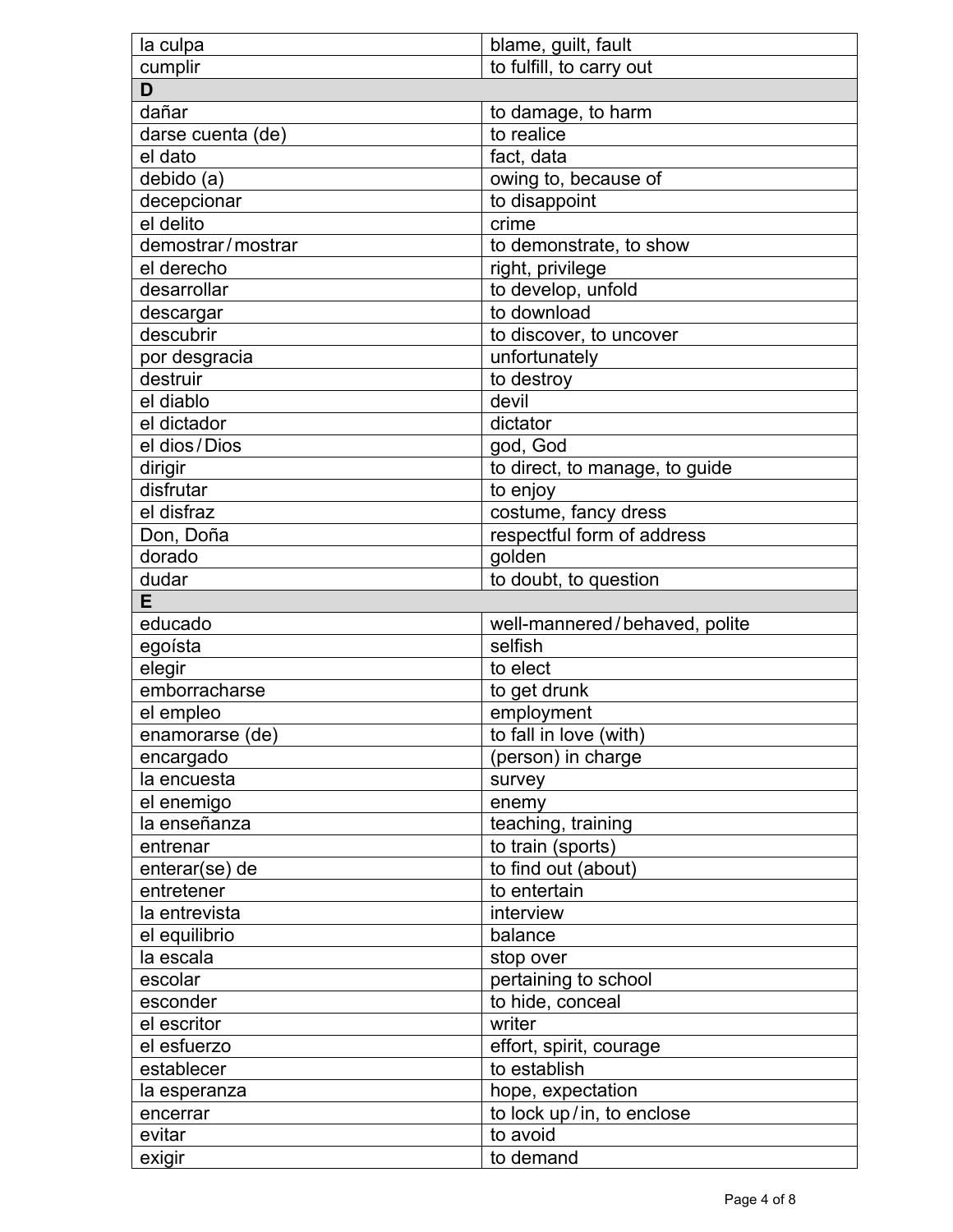| el éxito        | <b>success</b>                       |
|-----------------|--------------------------------------|
| experimentar    | to experience; to experiment         |
| la exposición   | exposition, exhibition               |
| F               |                                      |
| la falta        | lack                                 |
| familiar        | pertaining to family                 |
| felicitar       | to congratulate                      |
| la feria        | fair                                 |
| fiel            | faithful, loyal                      |
| firmar          | to sign                              |
| el folleto      | brochure, pamphlet                   |
| el formulario   | form, document                       |
| fracasar        | to fail                              |
| la fuente       | fountain; source                     |
| la fuerza       | force, power, strength               |
| fumar           | to smoke                             |
| funcionar       | to function, to work                 |
| G               |                                      |
| el gitano       | gypsy                                |
| golpear         | to hit                               |
| grabar          | to record                            |
| gracioso        | funny, amusing                       |
| la grasa        | fat, grease                          |
| guardar         | to guard, to look after; store, keep |
| el guía         | guide                                |
| H               |                                      |
| hábil           | skilful                              |
| el habitante    | inhabitant, resident                 |
| el hecho        | fact                                 |
| hispanohablante | Spanish-speaker                      |
| honrado         | honest, honourable                   |
| humilde         | humble, lowly                        |
|                 |                                      |
| ignorar         | to ignore, not know (a fact)         |
| importar        | to be important, to matter           |
| impresionante   | impressive                           |
| imprimir        | to print                             |
| incluir         | to include                           |
| el indígena     | indigenous, native                   |
| influir         | to influence                         |
| el informe      | report                               |
| el ingeniero    | engineer                             |
| intentar        | to attempt, to try; to intend to     |
| la inundación   | flood                                |
| irse de marcha  | to go out on the town                |
| J               |                                      |
| jamás           | never                                |
| justo           | fair, just, correct                  |
| la juventud     | youth, young people                  |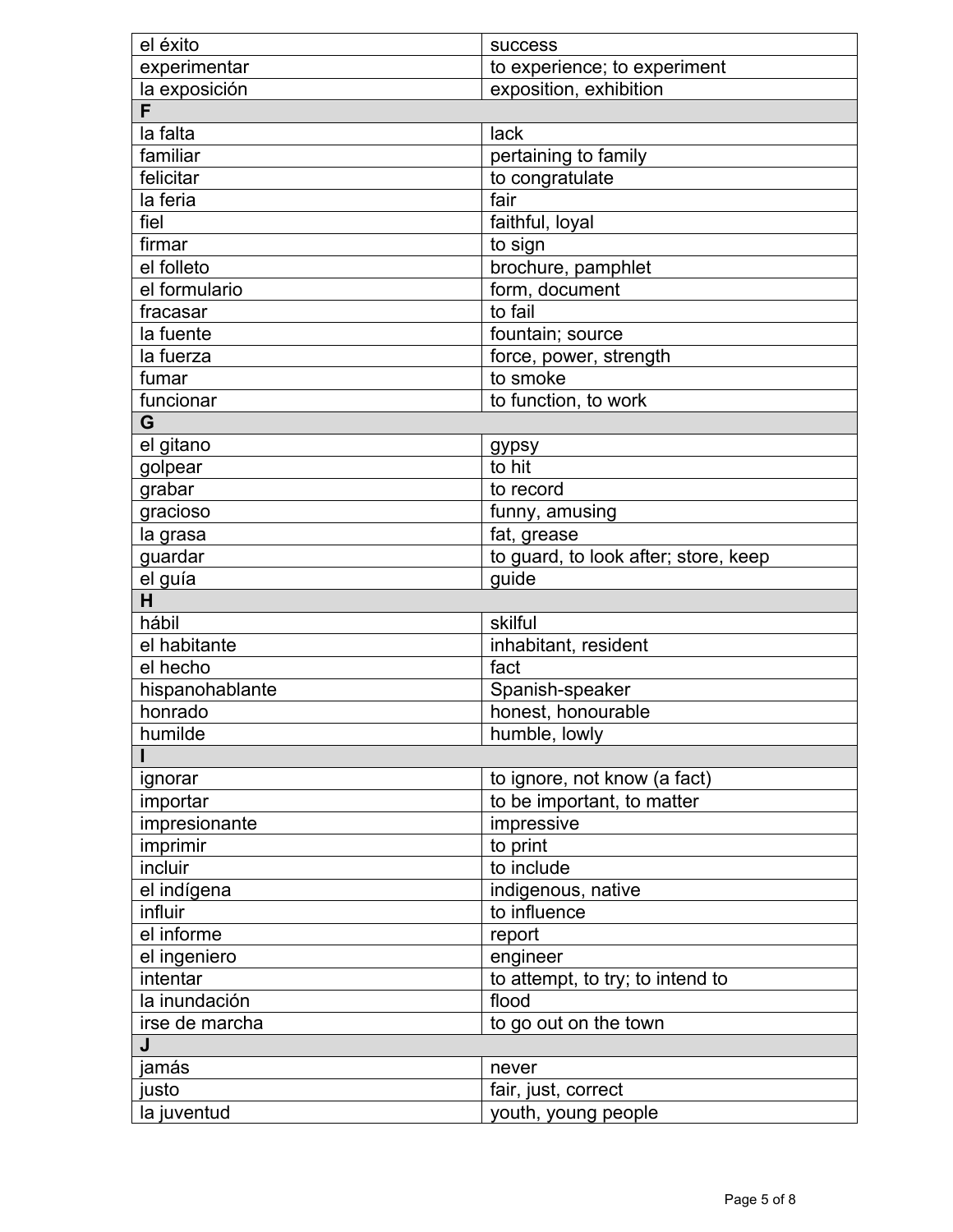| lastimar                     | to hurt, offend           |
|------------------------------|---------------------------|
| la lectura                   | reading                   |
| la ley                       | law, rule                 |
| la leyenda                   | legend                    |
| la libertad                  | liberty, freedom          |
| loco                         | crazy, mad                |
| el locutor                   | radio or TV announcer     |
| luchar                       | to fight, to struggle     |
| el lujo                      | luxury                    |
| M                            |                           |
| el maquillaje                | make-up                   |
| la marca                     | mark, brand name          |
| el maremoto                  | tidal wave                |
| el matrimonio                | marriage, married couple  |
| la mayoría                   | majority                  |
| la medida                    | measure(ment), step       |
| el medio ambiente            | environment               |
| los medios de comunicación   | media                     |
| mejorar                      | to improve, to get better |
| la mente                     | mind                      |
| mestizo                      | mixed blood               |
| la meta                      | goal, aim                 |
| mezclar                      | to mix                    |
| la misa                      | Mass (Church)             |
| molestar                     | to annoy                  |
| el montón                    | heap, pile                |
| moro                         | Moor, Moorish             |
| la multa                     | fine, penalty             |
| N                            |                           |
| la naturaleza                | nature                    |
| navegar por internet         | to surf the net           |
| negar                        | to deny                   |
| el negocio                   | business, negotiation     |
| el nivel                     | level                     |
| la novela                    | novel, fiction            |
| nutritivo                    | nutritious                |
| $\mathbf O$                  |                           |
| obligatorio                  | compulsory, obligatory    |
| la obra                      | a work                    |
| el ocio                      | leisure                   |
| la oferta                    | offer, sale item          |
| ofrecer                      | to offer                  |
| oler                         | to smell                  |
|                              |                           |
| opinar                       | to have an opinion        |
| el orgullo<br>$\overline{P}$ | pride                     |
|                              |                           |
| el paro                      | unemployment              |
| la pandilla                  | gang, group of friends    |
| la pareja                    | couple, pair, partner     |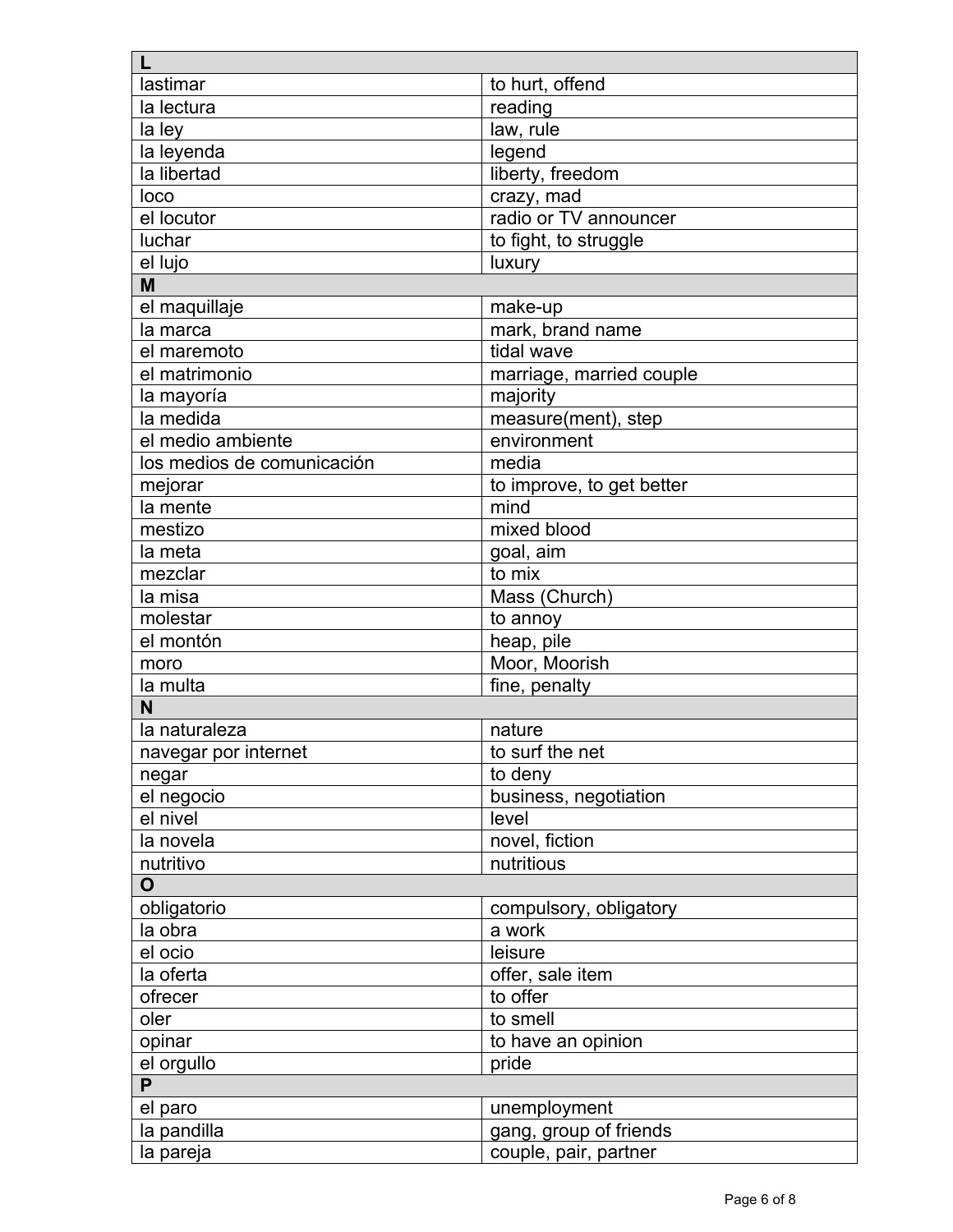| particular               | particular, private, personal |
|--------------------------|-------------------------------|
| el pasajero              | passenger                     |
| el paso                  | pass, step, pace, passage     |
| el peatón                | pedestrian                    |
| pelear                   | to fight                      |
| perdonar                 | to forgive, pardon            |
| permitir                 | to allow, let, permit         |
| pertenecer a             | to belong to                  |
| a pesar de               | in spite of                   |
| pintoresco               | picturesque                   |
| plano                    | flat, level                   |
| la pobreza               | poverty                       |
| el poder                 | power                         |
| la poesía                | poetry                        |
| preguntarse              | to wonder                     |
| prestar (pedir prestado) | to lend, to loan, (to borrow) |
| profundo                 | deep, profound                |
| prometer(se)             | to promise, (to be engaged)   |
| proteger                 | to protect                    |
| publicar                 | to publish                    |
| la publicidad            | advertising, publicity        |
| el puesto                | position, job, market stall   |
| Q                        |                               |
| quejar(se) de            | to complain (about), grumble  |
| quemar                   | to burn                       |
| R.                       |                               |
| la raíz                  | root, origin, foundation      |
| real                     | real; royal                   |
| realizar                 | to carry out, achieve         |
| la rebaja                | price reduction [sale]        |
| recoger                  | to pick up, gather            |
| el recurso               | resource                      |
| la red                   | net, network                  |
| el régimen               | regime, rule; diet            |
| la reina                 | queen                         |
| la relación              | relationship                  |
| rellenar                 | to fill in                    |
| el resultado             | result                        |
| resumir                  | to summarise                  |
| el rey                   | king                          |
| los Reyes Magos          | Three Wise Men                |
| el riesgo                | risk                          |
| el ritmo                 | rhythm                        |
| la riqueza               | riches, wealth                |
| rodear                   | to surround                   |
| S.                       |                               |
| el sabor                 | taste                         |
| saltar                   | to jump, bounce, skip         |
| salvar                   | to save                       |
| sano                     | healthy                       |
| seguido                  | following, continuous         |
|                          |                               |